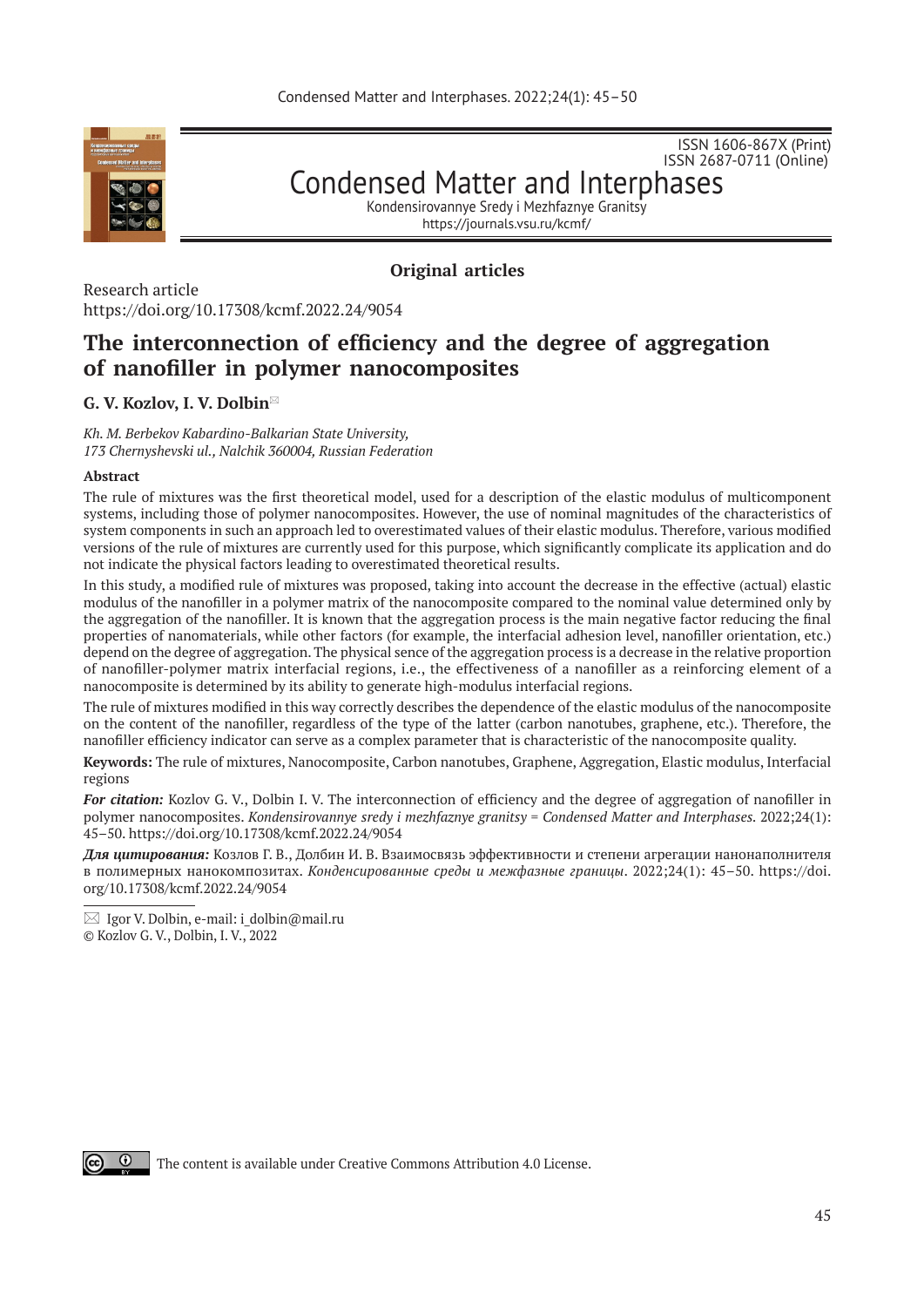### **1. Introduction**

It is known [1], that the rule of mixtures was the first mathematical apparatus used for the description of the properties of polymer composites. Since the simplest initial version of this rule rarely provides a correct description of the properties of composites, in particular, their elastic modulus, a large number of modified versions of the rule of mixtures, taking into account the orientation and anisotropy of the nanofiller, its efficiency, etc., have been developed [2]. The most commonly used modification of the rule of mixtures for anisotropic fillers is as follows [2]:

$$
E_{\rm c} = (\eta_0 E_{\rm ef} - E_{\rm m}) \varphi_{\rm n} + E_{\rm m}
$$
, (1)

where  $E_{\rm c}$ ,  $E_{\rm e\!}$  and  $E_{\rm m}$  are the elastic modulus of the composite, the effective modulus of the filler, and the elastic modulus of the matrix polymer, respectively,  $\boldsymbol{\mathsf{n}}_{\text{o}}$  is the fibre orientation factor,  $\boldsymbol{\mathsf{\varphi}}_{\text{n}}$ is the volume content of the filler.

It should be noted that value of  $E_{\text{eff}}$  refers to the actual elastic modulus of the filler in the polymer matrix of the composite, which decreases compared to the nominal value of this parameter due to the aggregation of the filler and other factors. Obviously, the complex parameter  $\eta^{\vphantom{\dagger}}_{0}$   $E^{\vphantom{\dagger}}_{\rm ef}$ is the actual elastic modulus of the filler in the polymer matrix. Therefore, the purpose of this study was the determination of the effectiveness of a nanofiller in the reinforcing process of polymer nanocomposites based on the example of two types of these nanomaterials, filled with anisotropic 1D (carbon nanotubes) and 2D (graphene oxide) nanofillers.

### **2. Experimental**

In the case of polyamide-6/carbon nanotube nanocomposites, single-walled carbon nanotubes (CNTs) functionalized with carboxylic acid (CNT-COOH) supplied by Carbon Solutions, Inc. (USA) were used as a nanofiller. Nanotubes of this brand have specific end groups for chemical functionalization - they contain 3-4% carboxylic acid groups and have a relative carbon purity of 80-90%. All other necessary chemical reagents were obtained from Aldrich (USA) and used as supplied [3].

The following procedure was used to obtain nanocomposites based on polyamide-6 (PA-6) by *in situ* polymerization. Carbon nanotubes and caprolactam were loaded into a flask, and the mixture was sonicated at 353 K for 2 h to obtain a homogeneous CNTs dispersion. Then the flask was placed in an oil bath heated to 373 K, and 6-aminocaproic acid was added to the suspension. The suspension was heated for 6 h at 523 K with mechanical stirring in a nitrogen atmosphere. Then, the resulting mixture was poured into water, where a very rigid polymeric nanomaterial was deposited. The precipitate was cut into small pieces and washed with hot water at 353 K for an hour to remove the unreacted monomer and low molecular weight oligomers [3].

Fibres of PA-6/CNT nanocomposites were obtained by the extrusion of the material heated to 523 K in a nitrogen atmosphere through a hole with a diameter of 0.40 mm and subsequent cooling to room temperature in air. Mechanical tests for uniaxial tension of the fibres obtained by this method using samples with the diameter of ~ 1 mm and length of ~ 40 mm were performed using an Instron Universal Testing Machine (UTM, model 4455, USA) at a temperature of 293 K and a strain rate of  $\sim 10^{-3}$  s<sup>-1</sup> [3].

Poly(ethylene terephthalate) (PET) manufactured by Toray Saehan with a weightaverage molecular weight was used as a matrix polymer for polymer/graphene oxide nanocomposites.  $M_w = 1.92 \cdot 10^5$ . The graphene oxide (GO), prepared according to the modified Hummers method, was used as a nanofiller. The functionalization of GO was performed using  $S_{N2}$ -type reaction with alkyl bromide, which easily reacts with hydroxyl and carboxyl groups on the surface of GO [4].

PET/GO nanocomposites were obtained by mixing the components (PET and GO) in 0-chlorophenyl and the subsequent sonication of the mixture for 1 h. After that, PET/GO nanocomposite films were obtained by pouring these solutions with different nanofiller contents onto a horizontal substrate. Then the solvent was slowly evaporated at room temperature during the day, and finally the films were dried under vacuum at a temperature of 343 K during the day. The content of graphene oxide in the studied nanocomposites varied within 0.5–3.0 wt%. % [4].

The mechanical properties of PET/GO nanocomposites under uniaxial tension were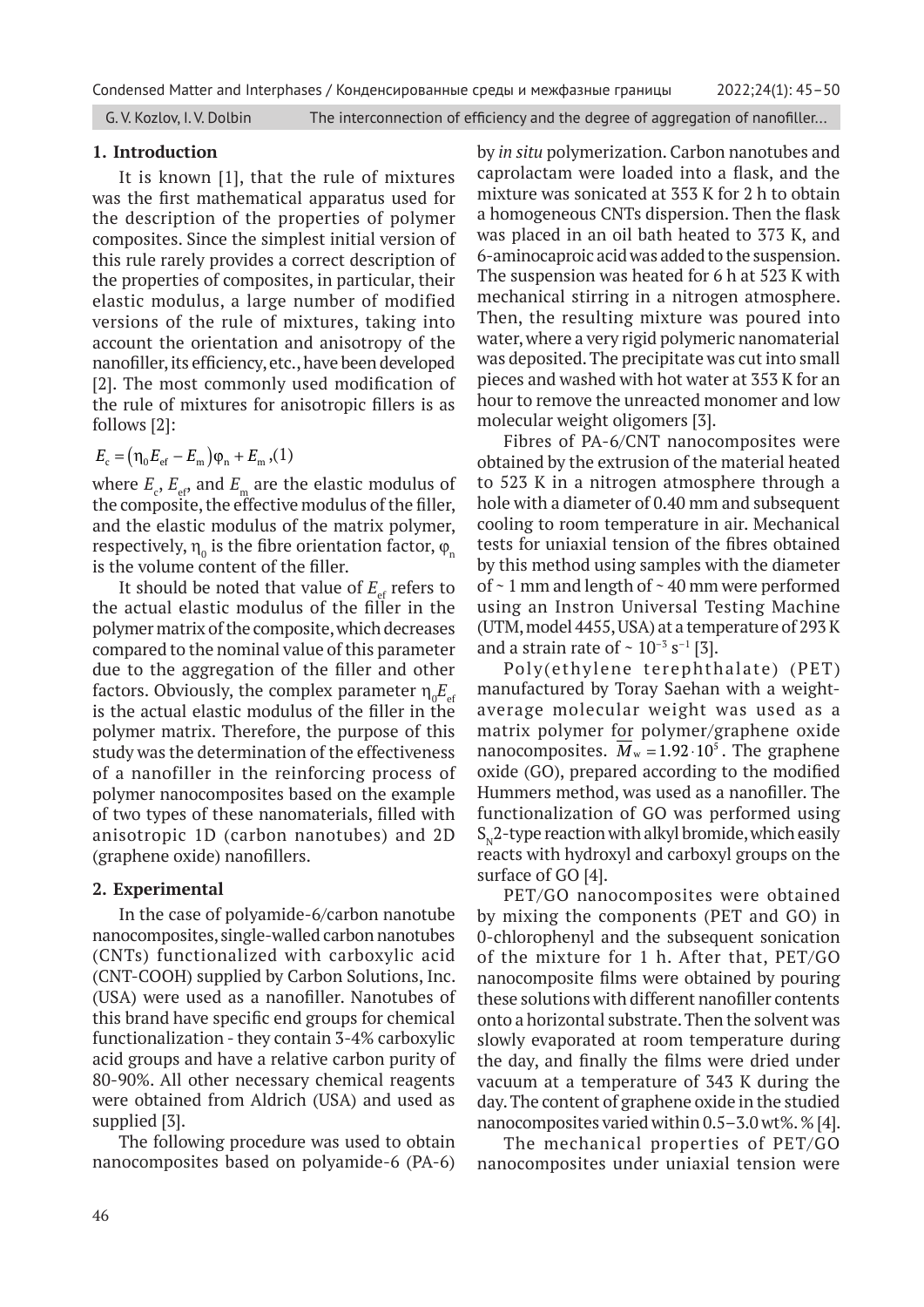measured using an Instron-5543 universal testing machine using a 1 kN load cell at a temperature of 293 K and a slider speed of 3 mm/min [4].

# **3. Results and discussion**

In the case of polymer nanocomposites, the rule of mixtures (equation (1)) can be rewritten as follows:

$$
E_{\rm n} = \left(\eta_{\rm ef}E_{\rm nan} - E_{\rm m}\right)\varphi_{\rm n} + E_{\rm m},\tag{2}
$$

where  $E_n$  is the elastic modulus of the nanocomposite,  $\mathbf{E}_{\text{nan}}$  is the nominal modulus of the nanofiller, taken for the considered nanomaterials equal to 750 GPa [3],  $\eta_{\text{eff}}$  is the efficiency indicator of the nanofiller when increasing the elastic modulus of the nanocomposite.

It should be noted that the most significant difference between equations (1) and (2) is the use of the nominal, rather than the effective value of the elastic modulus of the nanofiller  $E_{\mbox{\tiny nan}}$  in the last equation. In turn, this means that the efficiency indicator  $\eta_{\text{eff}}$  takes into account all factors leading to a decrease in the nominal value of the elastic modulus of the nanofiller (orientation, anisotropy, aggregation, etc.).

The fact that nanofiller aggregation is the strongest factor affecting the properties of nanocomposites is well known [5]. In this study, for the characterization of this process, we used the aggregation parameter  $\chi$  defined as follows [6]:

$$
\chi = \frac{\varphi_n}{\varphi_n + \varphi_{if}}\,,\tag{3}
$$

where  $\varphi_{if}$  is the relative proportion of interfacial regions estimated using the following percolation relation [7]:

$$
\frac{E_{\rm n}}{E_{\rm m}} = 1 + 11(\varphi_{\rm n} + \varphi_{\rm if})^{1,7},\tag{4}
$$

where is the ratio En/Em is commonly referred to as reinforcement degree of the nanocomposite.

Attention should be paid to the physical meaning of the parameter  $\chi$ , which is determined according to equation (3). As is known [8], the interfacial regions are the same reinforcing element of the nanocomposite structure as the nanofiller itself [8]. Thus, the parameter  $\chi$  is determined by the growth of the actual proportion of the reinforcing element of the nanocomposite

structure  $(\varphi_n + \varphi_{if})$  relative to the nominal  $\varphi_n$ . In other words, the degree of aggregation of a nanofiller is determined by its ability to generate interfacial regions.

In turn, the value of  $\varphi_n$  is determined according to the well-known formula [7]:

$$
\varphi_n = \frac{W_n}{\rho_n},\tag{5}
$$

where  $W_{\text{n}}$  is the weight content of the nanofiller,  $\rho_n$  is its density, which for carbon nanotubes was estimated as follows [7]:

$$
\rho_{\rm n} = 188 \left( d_{\rm CNT} \right)^{1/3}, \text{kg/m}^3, \text{ (6)}
$$

where  $d_{\text{CNT}}$  is the outer diameter of the carbon nanotube, specified in nanometers.

For graphene oxide, the value of  $\rho_n$  is taken as being equal to  $1600 \,\mathrm{kg/m^3}$  [9]. The dependence of the nanofiller efficiency indicator  $\eta_{\text{eff}}$  on the reciprocal value of aggregation parameter  $\chi$  is shown in Fig. 1. It was linear and demonstrated an increase in the efficiency of the nanofiller as the degree of its aggregation decreased. This dependence can be analytically expressed by the following equation:

$$
\eta_{\rm ef} = 2.8 \cdot 10^{-3} \chi^{-1}.
$$
 (7)

It should be noted that the proposed model is adequate for nanofillers with very different forms of aggregation. For carbon nanotubes, which initially form bundles of collinearly arranged individual nanotubes, the emergence of ringshaped formations in the polymer matrix is realized, structurally similar to macromolecular coils of branched polymer chains [10]. It should be noted that the emergence of such formations is a common effect for 1D nanofillers [11, 12]. Separate plates of graphene oxide in a polymer matrix form "packages" (tactoids) consisting of several collinearly stacked plates, the number of which varies from 1 to 100 [13]. Nevertheless, the various structural forms of nanofiller aggregation described above are correctly interpreted within the formalism of the proposed model (Fig. 1 and equation (7)).

For the studied PA-6/CNT and PET/GO nanocomposites, the calculation according to equations (3) and (4) showed an increase of  $\chi$  in the interval 0.0143–0.330 at  $\varphi_n \le 0.02$  (Fig. 1), which, according to equation  $(7)$ , leads to the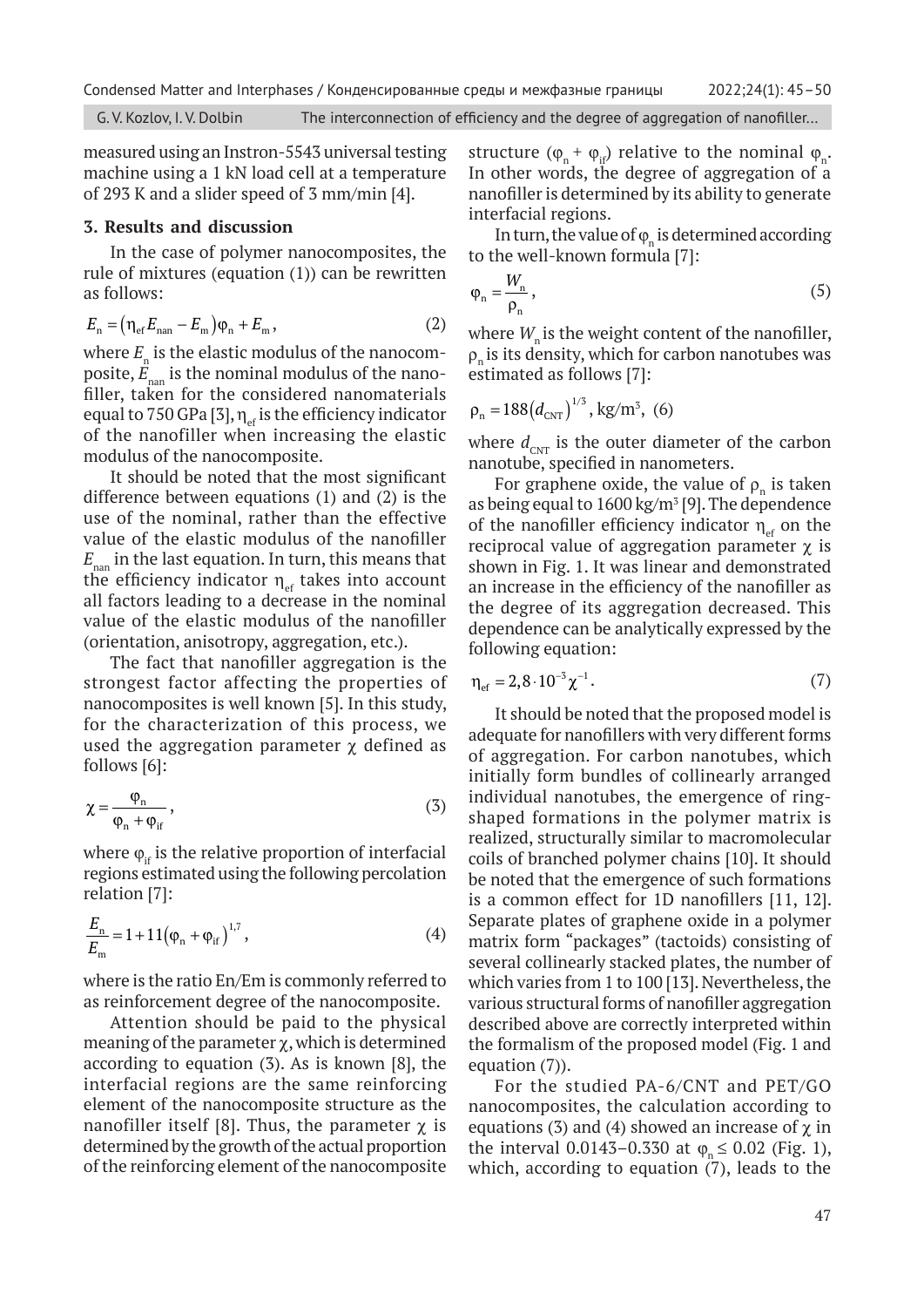variation of  $\eta_{\text{ef}}$  = 0.195–0.009. Such a variation  $\eta_{\text{eff}}$  suggests for a hypothetical nanocomposite with  $E_{\text{nan}}$  = 1000 GPa,  $E_{\text{m}}$  = 2.5 GPa and  $\varphi_{\text{n}}$  = 0.02 change in magnitude  $E_{n}$  according to equation (2) from 2.68 to 6.40 GPa or a variation in the reinforcement degree  $E_n/E_m$  from 1.07 to 2.56, i.e., an increase of about 2.4 times, and this estimate clearly demonstrates the strong effect of nanofiller aggregation on the properties of polymer nanocomposites.

A comparison of the experimentally obtained dependences of the reinforcement degree  $E_{\gamma}/E_{\gamma}$ on the volume content of the nanofiller  $\varphi_n$  for PA-6/CNT and PET/OG nanocomposites, which were calculated according to the rule of mixtures (equations (2) and (7)), is shown in Fig. 2. As can be seen, in both cases, a good agreement between theory and experiment was obtained. Their average discrepancy was 6 %. This correspondence was obtained only by using the actual value of the elastic modulus of the nanofiller  $\eta_{\text{eff}} E_{\text{nan}}$ , instead of its nominal value  $E_{\text{nan}}$ . The same figure shows the theoretical curve calculated according to the base case, i.e., equation (1), which does not take into account nanofiller aggregation at  $h_0 = 0.38$  [14] for a random orientation of anisotropic nanofillers. This curve provides overestimated values of the reinforcement degree and does not reflect the



**Fig. 1.** The dependence of efficiency indicator of nanofiller  $\eta_{\text{eff}}$  on the reciprocal value of aggregation parameter c for nanocomposites PA-6/CNT (*1*) and PET/GO (*2*)

actual shape of the dependence  $E_n/E_m(\varphi_n)$  for  $PET/GO$  nanocomposites. It should be noted that the calculation according to the basic equation the calculation according to the basic equation<br>*is in good agreement with the experimental* data with low  $\varphi_n$  (< 0.002), where aggregation is negligible. The obtained correspondence means that the main factor influencing the properties and the main ractor inhuenting the properties<br>of nanocomposites is the aggregation of the nanofiller, characterized by the parameter  $\chi$ , and other factors (orientation, anisotropy, etc.) are only derivatives of the main process – aggregation. For example, the authors of [15] showed that the formation of ring-shaped structures of carbon nanotubes in a polymer matrix leads to a change<br>in their arisotromy namely a decrease in the nanotubes in a polymer matrix leads to a change<br>in their anisotropy, namely, a decrease in the radius of these structures determines a decrease in the actual level of anisotropy of this nanofiller. Finally, it should be mentioned, that the change  $E_n/E_m$  with  $\varphi_n$  for the studied nanocomposites (Fig. 2), the authors of [3, 4] also explained by the increase in the degree of aggregation of the nanofiller as its content increased, without provision of any quantitative estimates to confirm this assumption. *- 1* 



**Fig. 2.** Comparison of dependences of the reinforcement degree  $E_{n}/E_{m}$  on the volume content of the nanofiller  $\varphi_n$  for nanocomposites PA-6/CNT (1, 3) and PET/GO (*2*, *4*) calculated according to the rule of mixtures (the equations  $(2)$  and  $(7)$ )  $(1, 2)$  and those experimentally obtained (*3*, *4*). *5* – calculation according to the basic equation (1) at  $\eta_0 = 0.38$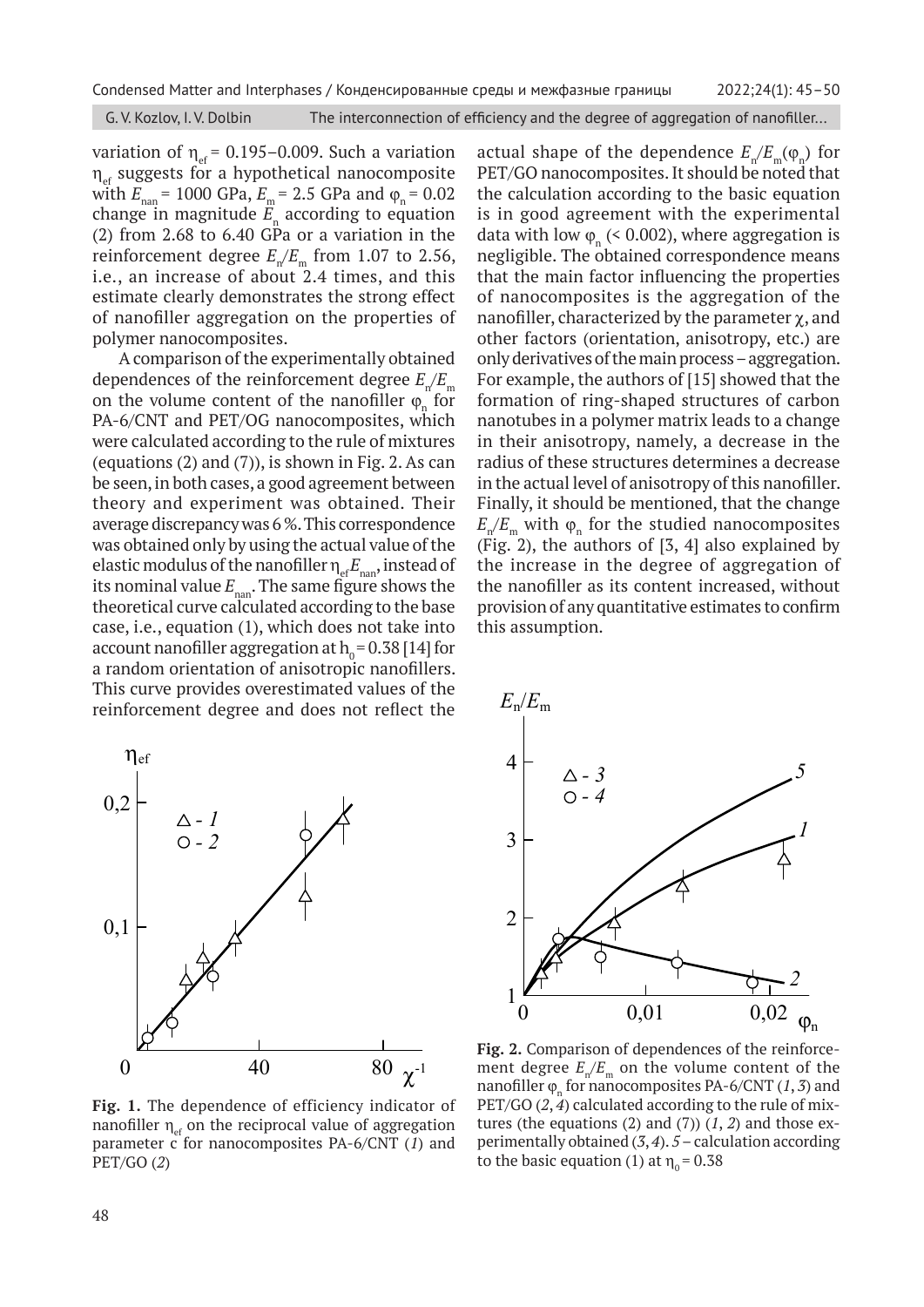### **4. Conclusions**

Thus, the fundamental novelty of the obtained results consists of the following postulates. The effectiveness of a nanofiller in improving the properties of polymer nanocomposites is determined only by the degree of its aggregation. Other factors (orientation, anisotropy, etc.) are derivatives of this main process. The physical meaning of the aggregation parameter is the ratio of the nominal and actual content of the reinforcing component in the structure of the nanocomposite, i.e., the efficiency of the nanofiller is determined by its ability to generate high-modulus interfacial regions. The rule of mixtures provides a correct description of the elastic modulus (or reinforcement degree) only when using the actual (effective) elastic modulus of the nanofiller, and not its nominal value. The nanofiller efficiency indicator can serve as a complex characteristic of the quality of the resulting polymer nanocomposites.

## **Author contributions**

All authors made an equivalent contribution to the preparation of the publication.

### **Conflict of interests**

The authors declare that they have no known competing financial interests or personal relationships that could have influenced the work reported in this paper.

### **References**

1. Ahmed S., Jones F.R. A review of particulate reinforcement theories for polymer composites. *Journal of Materials Science.* 1990;25(12): 4933–4942. https://doi.org./10.1007/bf00580110

2. Krenchel H. *Fibre Reinforcement*. Copenhagen: Academic Forlag; 1964. 326 p.

3. Gao J., Itkis M. E., Yu A., Bekyarova E., Zhao B., Haddon R. C. Continuous spinning of a single-walled carbon nanotube – nylon composite fiber. *Journal of the American Chemical Society*. 2005;127(11): 3847– 3854. https://doi.org/10.1021/ja0446193

4. Shim S. H., Kim K. T., Lee J. U., Jo W. H. Facile method to functionalize graphene oxide and its application to poly (ethylene terephthalate)/graphene composites. *ACS Applied Materials & Interfaces*. 2012;4(16): 4184–4191. https://doi.org/10.1021/ am300906z

5. Šupová M., Martynková G. S., Barabaszová K. Effect of nanofillers dispersion in polymer matrices: A Review. *Science of Advanced Materials.* 2011;3(1): 1–25. https://doi.org/10.1166/sam.2011.1136

6. Kozlov G. V., Mikitaev A. K. *Structure and properties of nanocomposites polymer/organoclay*. Saarbrücken: LAP LAMBERT Academic Publishing GmbH and Comp.; 2013. 318 p.

7. Mikitaev A. K., Kozlov G. V., Zaikov G. E. *Polymer Nanocomposites: Variety of Structural Forms and Applications*. New York: Nova Science Publishers, Inc.; 2008. 319 p.

8. Coleman J. N., Cadek M., Ryan K. P., Fonseca A., Nady J. B., Blau W. J., Ferreira M. S. Reinforcement of polymer with carbon nanotubes. The role of an ordered polymer interfacial regions. Experiment and modeling. *Polymer*. 2006;47(23): 8556–8561. https://doi. org/10.1016/j.polymer.2006.10.014

9. Xu Y., Hong W., Bai H., Li Ch., Shi G. Strong and ductile poly (vinyl alcohol)/graphene oxide composite films with layred structure. *Carbon*. 2009;47(15): 3538–3543. https://doi.org/10.1016/j. carbon.2009.08.022

10. Schaefer D. W., Justice R. S. How nano are nanocomposites? *Macromolecules*. 2008;43(24): 8501–8517. https://doi.org/10.1021/ma070356w

11. Bridge B. Theoretical modeling of the critical volume fraction for percolation conductivity in fibreloaded conductive polymer composites. *Journal of Materials Science Letters .* 1989;8(2): 102–103. https:// doi.org/10.1007/BF00720265

12. Lim G.-H., Ahn K., Bok S., Nam J., Lim B. Curving silver nanowires using liquid droplets for highly stretchable and durable percolation networks. *Nanoscale*. 2017;14(26): 8937–8946. https://doi. org/10.1039/C7NR02615C

13. Jang B. Z., Zhamu A. Processing of nanographene platelets (NGPs) and NGP nanocomposites: a review. *Journal of Materials Science.* 2008;43(21): 5092-5101. https://doi.org/10.1007/s10853-008-2755-2

14. Coleman J. N., Cadek M., Ryan K. P., Fonseca A., Nady J. B., Blau W. J., Ferreira M. S. Reinforcement of polymers with carbon nanotubes. The role of an ordered polymer interfacial region. Experiment and modeling. *Polymer*. 2006;47(22): 8556–8561. https:// doi.org/10.1016/j.polymer.2006.10.014

15. Aygubova A. Ch., Karnet Yu. N., Kozlov G. V., Magomedov G. M. Effective length of a nanofiller and the degree of reinforcement of polymer/carbon nanotubes (nanofibers) nanocomposites. *International Journal of Nanomechanics Science and Technology.*  2016;7(4): 349–354. https://doi.org/10.1615/ nanomechanicsscitechnolintj.v7.i4.60